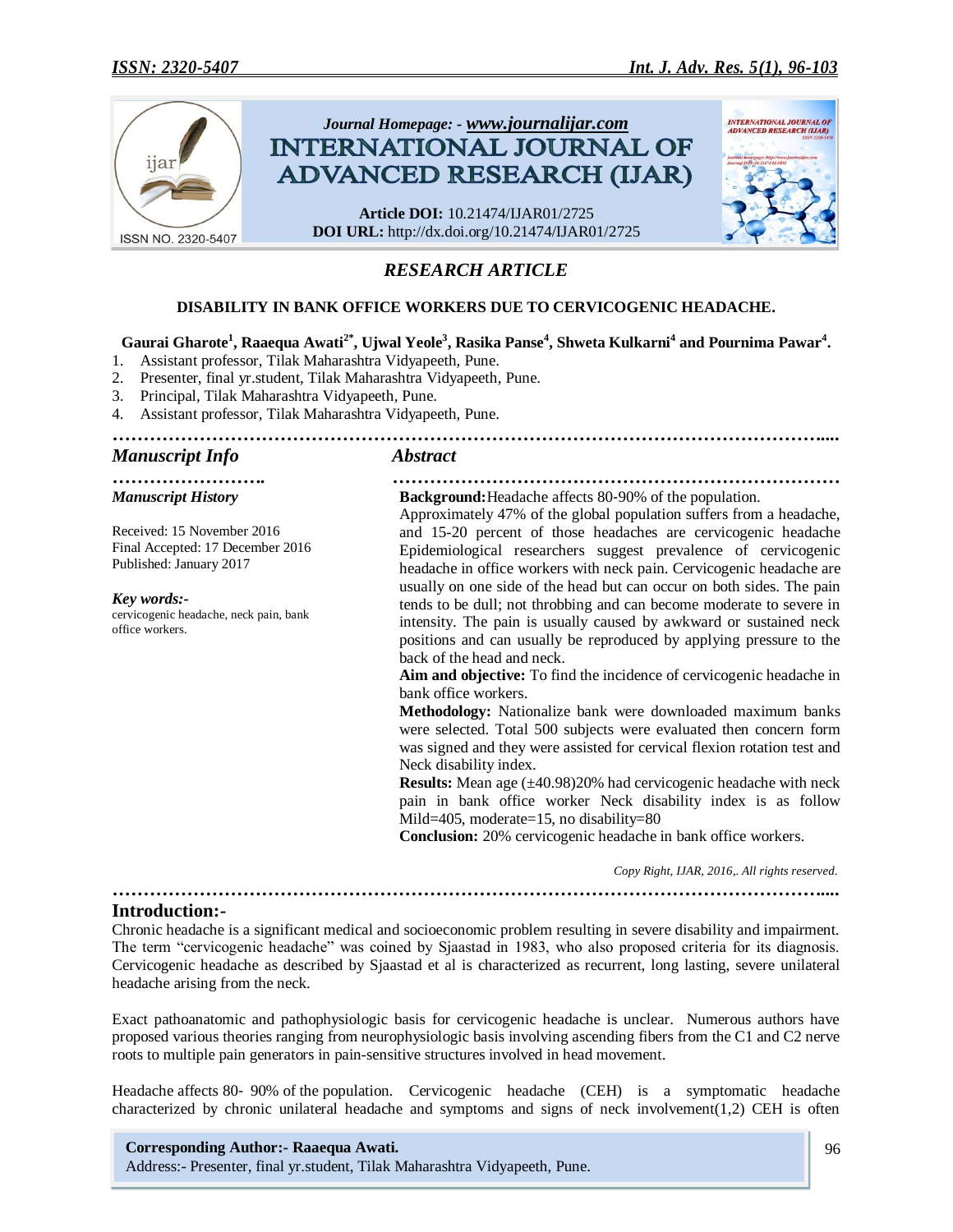worsened by neck movement, sustained awkward head position or external pressure over the upper cervical or occipital region on the symptomatic side (1,2).Cervicogenic headache (CGH) is a challenging complaint that is commonly faced by physiotherapists in clinical practice. The International Headache Society (IHS) placed cervicogenic headache in the secondary headache sub-group. The global prevalence of headache is about 47%, whereas 15% to 20% of those are CGH. Females are four times more prone to CGH than males (3). Persons with chronic CGH experience significant restriction of everyday function and are limited to social involvement, and emotional sufferings. Beside this, the poorer quality of life is seen in these individuals than normal. (4, 5)The IHS defines cervicogenic headache (CGH) as "pain, referred from a source in the neck and perceived in one or more Regions of the head and/or face." It is often exaggerated by neck movement, constant uncomfortable head position or external force over the occipital region or upper cervical on the painful side. Headache may arise from various structures of the cervical spine, containing the zygapophyseal joints (occiput-C1, C2, C3).(5,6) Key features of CGH usually are unilateral headache without side-shift combined with neck pain and decreased movement.(6) Up to about 70% of frequent intermittent headache are reported with associated neck pain making CGH difficult to diagnose. The C1-C2 segment is considered essential to be examined in CGH diagnosis. The relative importance of C1-C2 as a prime cause of CGH has been well established. The cervical flexion-rotation test (FRT) is used to assist in the diagnosis of CGH and, in particular, C1-C2 segmental dysfunction. This manual test involves moving head to fully flexed position, so that spinal movement is ideally controlled to C1-C2, then measuring cervical rotation in this position. Normal range of movement is 44° to each side. Hall and Robinson have found that subjects with CGH are seemed to have about 17° less rotation toward the pain side in the FRT, as compare to those with no head pain or migraine with aura. FRT has 91% sensitivity and 90% specificity for diagnosis of CGH (7)

The co-occurrence of headache has been found to be 4 times higher in individuals with musculoskeletal symptoms than in those without. In particular, individuals with neck pain have been found to experience headaches more frequently than those with symptoms in other areas. This classification system is mainly based on scientific diagnosis that requires the cervical nociceptive source to be identified via a confirmatory diagnostic block and the headache to have resolved after treatment. In contrast, the diagnostic methods described by the Cervicogenic Headache International Study Group (CHISG)(8,9) are more practical and involve identifying important clinical markers specific for this type of headache. According to the CHISG, the most characteristic aspects of CEH are: 1) unilateral and radiating pain that often starts in the neck or the occipitonuchal area and spreads to the oculo-frontotemporal region 2) temporal pattern of pain that is often continuous but fluctuates in intensity 3) pain induced by improper neck postures or external pressure to the structures in the neck and the occipital region. Neuralgias, such as the greater, lesser, or third occipital neuralgias, affect similar regions at the back of the head. In contrast to patients with CEH, those with neuralgia often use terms such as "stabbing," "jabbing," or "shooting" to describe the pain intensity. In addition, neuralgias do not typically present with associated facial or trigeminal-referred pain. The reason for this observation is that the purported mechanism underlying the development and progression of CEH is the convergence of sensory in puts at the trigeminocervical nucleus.(9,10) A connection between the trigeminal and cervical nerves was postulated in the late 1940s(11), but it was only in 1961 that Frederick Kerr hypothesized a pathogenetic model for head- ache stemming from the cervical region and the posterior fossa.(12) The trigeminal spinal nucleus comprises a rostral sub nucleus oralis, a middle sub nucleus interpolaris and a caudal sub nucleus caudalis(13). The pars caudalis of the spinal tract nucleus of the trigeminal nerve is continuous with the grey matter of the dorsal horns of the spinal cord (14). The spinal terminals of the small sensory fibers enter the cord from the lateral part of the entry zone and have collateral branches that may ascend or descend for up to 3 segments, in the Lissauer's tract, before synapsing in the dorsal horn laminae (15, 16). Therefore, along with the 3 upper segments, the middle and lower part of the neck may also be involved in the development of CEH (17, 18). These changes in neural connectivity are also evident in the findings of neurophysiological tests. The eye blink reflex (BR) is mediated via the afferent fibers to the trigeminal sensory nuclear complex and their central connections in the trigeminal nucleus. The R1 and R2 components of the BR are mediated via the tactile Aβ afferent fibres. The R3 components are mediated via the thinly myelinated Aδ fibers. Sand et al. (19) compared the BR in patients with CEH, tension-type headache, and migraine with that in the controls. The initial study showed that shorter R1 latencies were found on the symptomatic side than on the asymptomatic side in patients with CEH. In a later study, they reported that stimulation of the symptomatic side in patients with CEH showed a decrease in the R2 duration and the amplitude of the R2 component. These findings point to an associated brainstem hyperactivity (20, 21), possibly involving the ipsilateral trigeminal nucleus. The findings of the quantitative sensory testing (QST) of trigeminal hypersensitivity were consistent with those of the above-mentioned neurophysiological study. La Touche et al. (22) have reported that, compared to the pain-free controls, patients with chronic neck pain showed sensitivity to bilateral mechanical pain over the face. In these patients, pressure hyperalgesia was found over both the masseters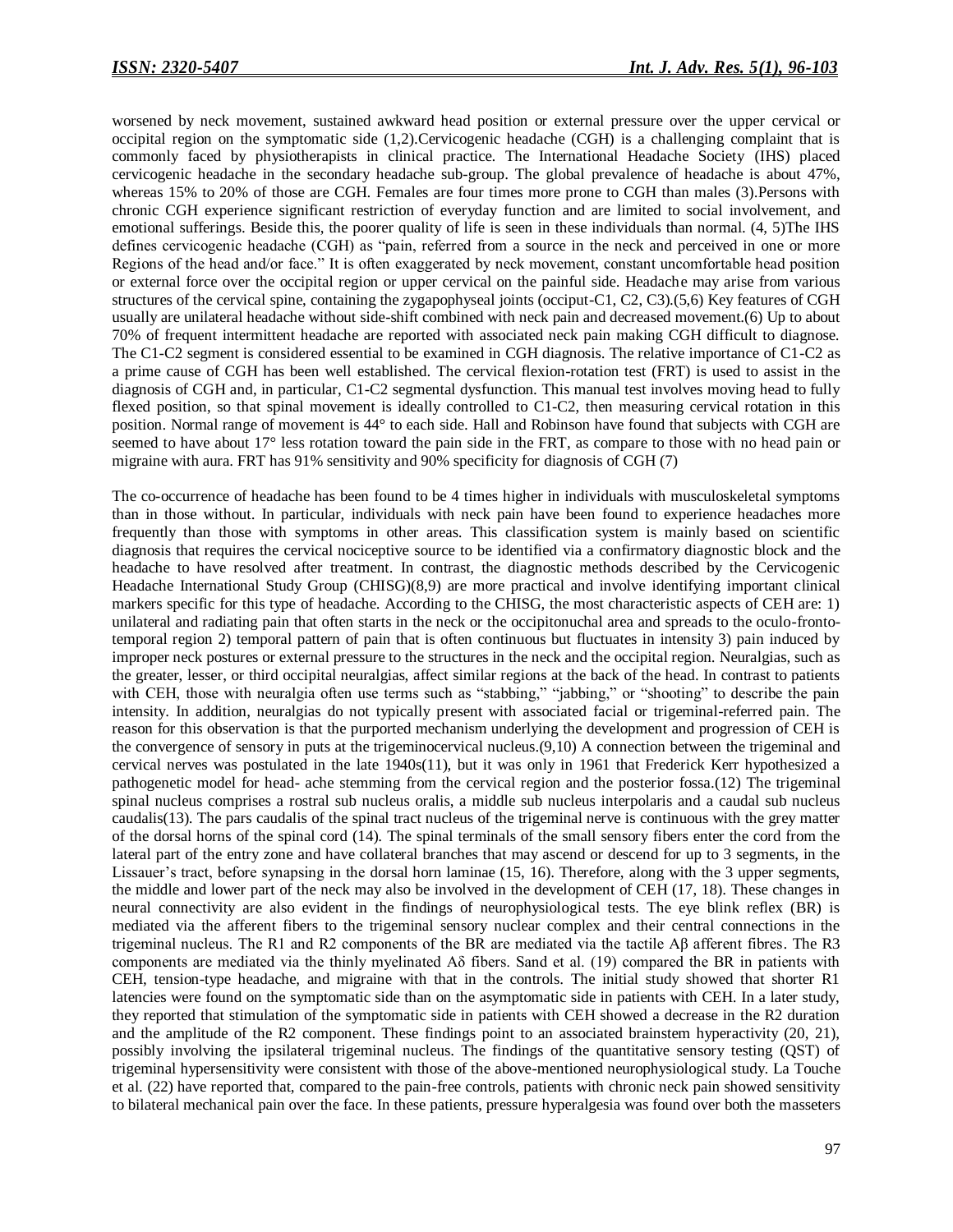and temporalis muscles, but not over the tibialis anterior muscle (reference area). However, Chua et al (23).have shown that, compared to chronic neck pain patients without CEH, those with CEH showed lateralization of pressure hyperalgesia accompanied by thermal hyperesthesia on the painful side of the face. Their suggestion of a rostral neuraxial spread of central sensitization, probably to the ipsilateral trigeminal spinal nucleus, is consistent with Kerr's (6) hypothesis Understanding the mechanisms underlying the development of CEH is the first step toward providing these patients with a better treatment outcome. This understanding will help rationalize the proposed mechanistic approaches that target central sensitization, ablative therapies that focus on primary nociceptive sources, and physical therapies that help relieve pain in secondary areas.

### **Need of study:-**

Headache affects 80‐90% of the population.

Approximately 47% of the global population suffers from a headache, and 15-20 percent of those headaches are cervicogenic. Epidemiological researchers suggest a higher prevalence of headache in adults with neck pain. Bank office workers mainly sit in erect posture and work continuosly on computer sothere is high chances of cervicogenic headache inthem.Therefore the purpose is to study the incidence of cervicogenic headache in bank office workers.

#### **Aim and objectives:-**

To find the incidence of cervicogenic headache in bank office workers.

#### **Hypothesis:**

**Null:-** There is no incidence of cervicogenic headache in office workers. **Alternative:-** There is prevalence of cervicogenic headache in office workers.

#### **Materials and Methodology:-**

**Study design:-** Survey Study setting: nationalize banks. Target population: office workers in banks.

Sample size:500

- 1. Inclusion criteria: bank office-worker, constant or frequently occurring neck pain.
- 2. Exclusion criteria: specific disorders of the cervical spine, instability.
- 3. List of nationalised banks around Pune were made.
- 4. Banks with more than 200 workers were considered and visited.

Sampling: 500 subjects were selected having headache and neck pain irrespective of their gender, age, and working period.

#### **Questionnaire:-**

All persons received a questionnaire with a standard letter containing information about the project. Apart from ensuring confidentiality and emphasizing the importance of participation, it was stated that the object was to study the cervicogenic headache.

#### **Cervical flexion rotation test:-**

During the Cervical Flexion Rotation Test (CFR), the patient is supine and the examiner flexes the cervical spine fully in order to block rotational movement below the atlanto axial articulation. The examiner then passively rotates the head left and right, determining range of motion (ROM) and end-feel. A firm end-feel with limited ROM presumes limited rotation of the atlas on the axis.

The CFR has been shown to have an overall diagnostic accuracy of 85- 91%.

#### **Results:-**

| Ages     | No. of people |
|----------|---------------|
| 21 to 30 | 98            |
| 31 to 40 | 189           |
| 41 to 50 |               |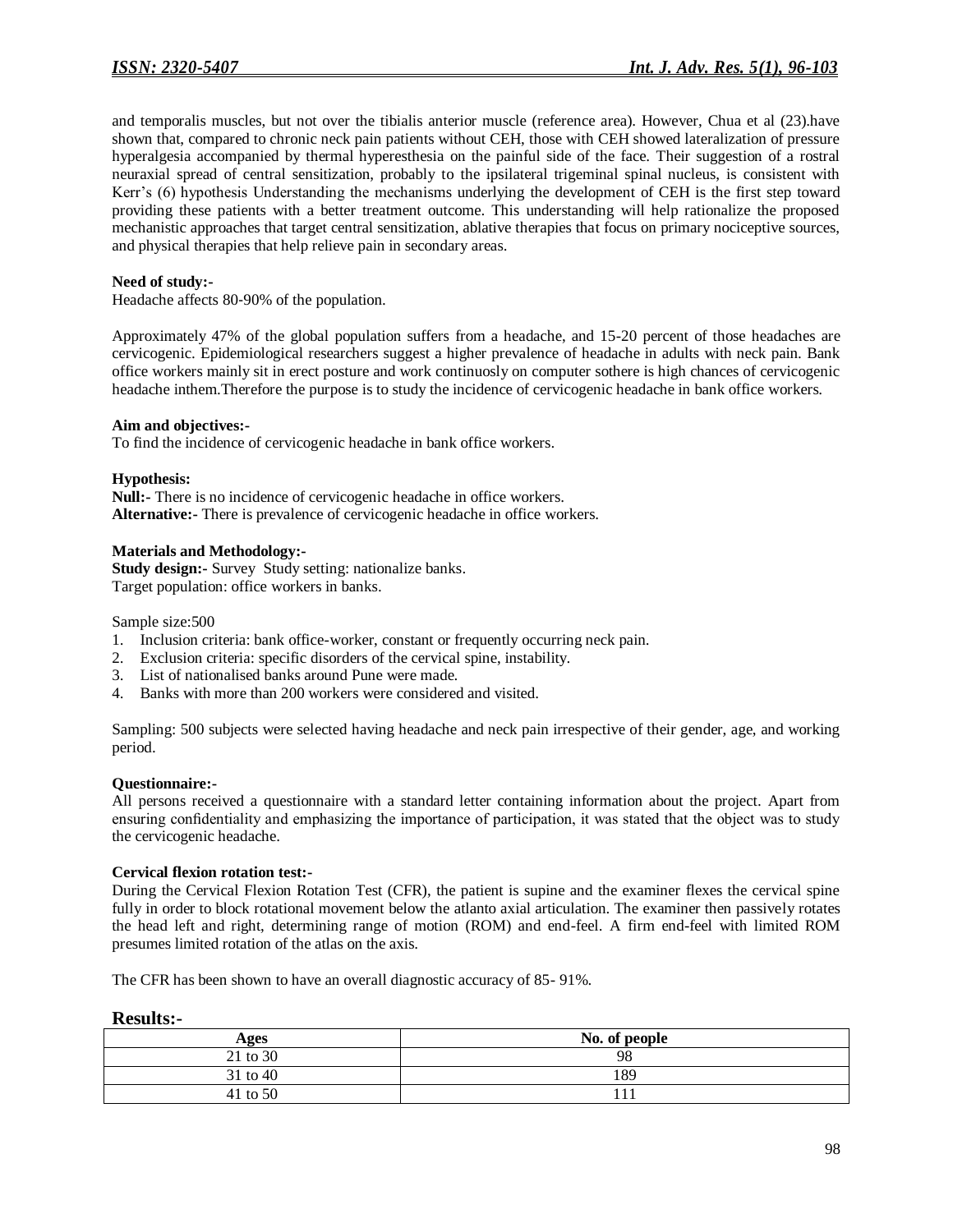| - -<br>--<br>to 60<br>◡ | 102 |
|-------------------------|-----|
| total                   | 500 |



Interpretation: In the sample of 500 people the age group which was mostly affected was in between 31 to 40 (189 peoples) after that 41 to 50(111 peoples); 51 to 60(102 peoples) and are less in age group 21 to 30(98 peoples)

| <b>Mild</b>          | 291         |
|----------------------|-------------|
| Moderate             |             |
| <b>No Disability</b> | $\sim$<br>ັ |



**Interpretation:-** In a sample of 500peoples, 291 peoples have mild (81%); 06 peoples have moderate (3%); 53 peoples have no disability (16%)

| $\mathbf{r}$<br>$\cdot \cdot$<br>'ositive | $-10000$<br>1 T 7 C |
|-------------------------------------------|---------------------|
| <b>100</b>                                | 400                 |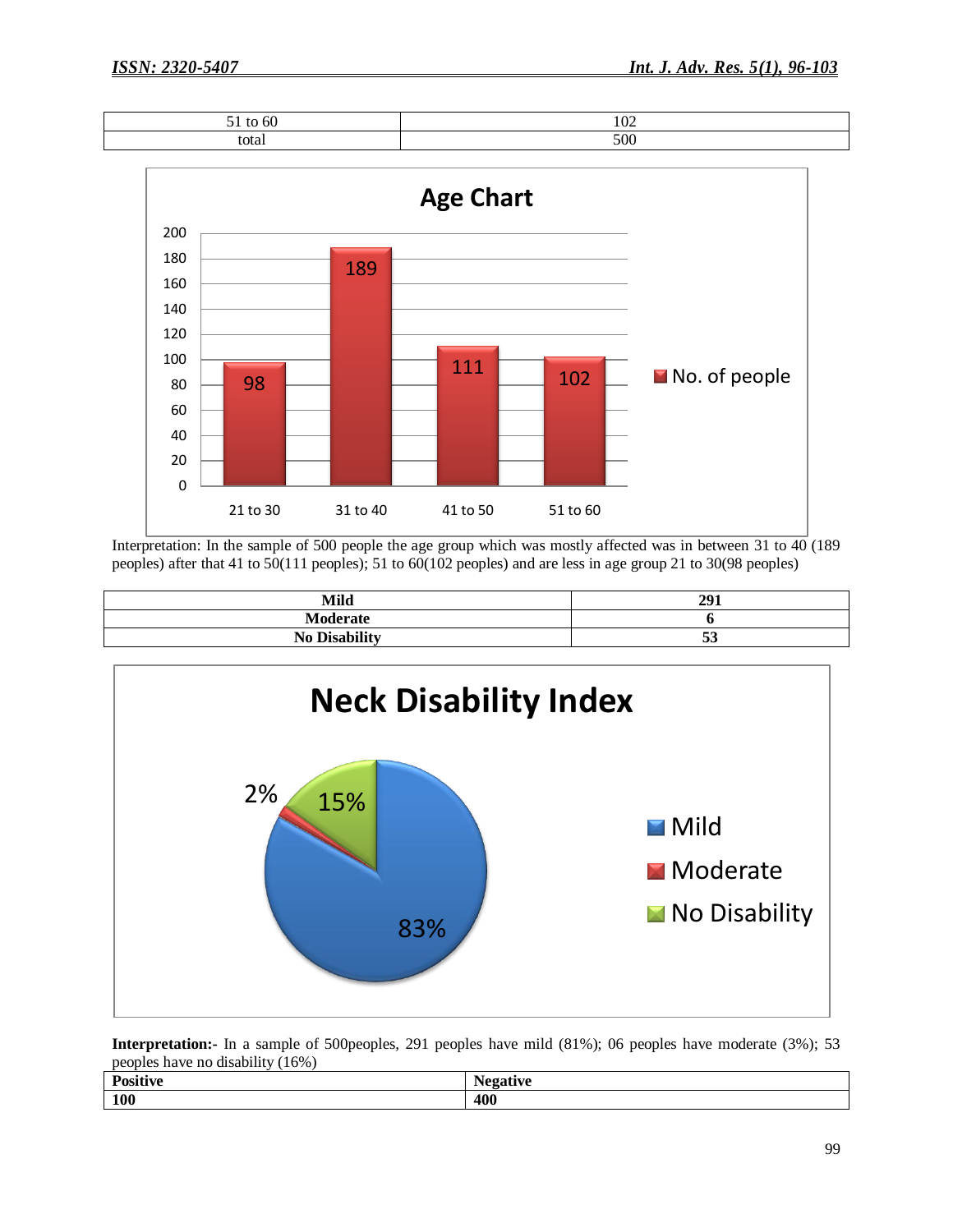

Interpretation: In sample of 500 people the cervical flexion rotation test was positive in 100 peoples (20%); and negative in 400peoples (80%)

## **Discussion:-**

Cervicogenic headache is a complex syndrome caused by a variety of lesions that might reproduce pain on the contralateral side (24). Patients with bilateral headache or neck pain after whiplash injury are diagnosed as cervicogenic headache in many headache centers. It is also difficult to be absolutely sure of how strictly the criterion of unilaterality has been followed in other epidemiological studies. The majority of headache days were characterized by a unilateral moderate/severe pressing/ tightening pain without accompanying symptoms.

## **A study says that cervicogenic headache may occur because of:-**

Bad sitting posture, Prolonged periods of sitting or static postures in general , Having an inappropriate workstation, Getting overtired to the point of exhaustion.

As the bank office workers have mainly all of the above conditions so the study was done on them.

Typically, the headache: is recurrent, long-lasting and severe.Arises from the neck . has a unilateral dominance (but can bilateral). is in the low occipital and temporal region (with possible radiation in the face, per orbital, frontal and parietal region and ipsilateral shoulder and arm).Is accompanied with a reduced cervical spine range of motion.Can be precipitated with certain neck motions.

Considering that Cervicogenic headache is a daily chronic pain, surprisingly only 2% had consulted a neurologist and only 10% had consulted a pain clinic. This may be due to moderate pain intensity. The lack of consulting a headache specialist may also contribute to medication overuse.

This study is the first to investigate the incidence of cervicogenic headache in bank office workers.

Determining the etiology of cervicogenic headaches is often frustrating for both the patient and physician. Differentiating between cervicogenic headache and other forms of headache is difficult because not only is there variability in headache presentation, but there is also considerable symptom overlap. Many authors have suggested varying methods to diagnose and differentiate cervicogenic headache from other various forms of headaches. Use of clinical criteria has been strongly advocated (25,26,27). Significant variations in the definition of cervicogenic headache among clinicians have clouded not only the incidence and prevalence of cervicogenic headache, but also its treatment recommendations and outcomes (28).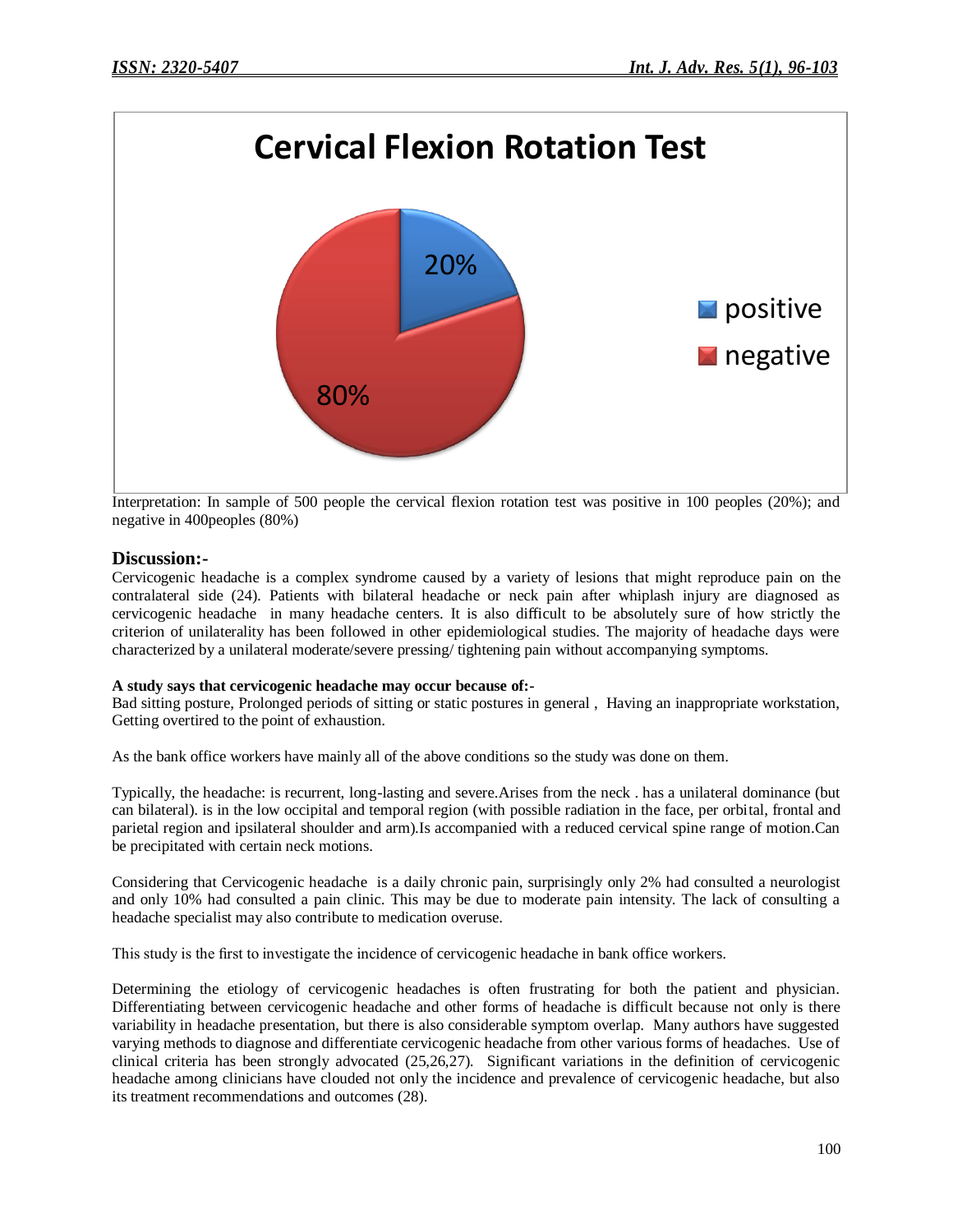All the patients in this study were between the age group of 20-60 years.

Cervicogenic headache has an involved biomechanical and neural mechanism with cervical association, which makes the task of studying cervicogenic headache challenging.

In order to grasp the concept of cervicogenic headache, it is important to understand the background. We naturally started our search for such cases among patients in whom headache was the main complaint. We more or less had to start our search from scratch, and when one does not know what one is searching for, the search is going to be characterised by trial and error. A decisive feature in identifying the first case around 1980 was the mechanical precipitation mechanism. Once the first case was identified, other cases followed suit.

Criteria for cervicogenic headache.Unilaterality without sideshift, Pain triggered by neck movement and/or sustained awkward position,Pain elicited by external pressure over the ipsilateral upper, posterior neck region or occipital region, Ipsilateral non-radicular neck, shoulder, and arm pain, Reduced range of motion in the cervical spine,Non-clustering pain episodes ,Pain episodes of varying duration or fluctuating, continuous pain,Moderate, non-excruciating pain, usually of a non-throbbing nature,Pain starting in the neck, eventually spreading to oculofronto-temporal areas where the maximum pain is usually located, Anaesthetic blockades of the major occipital nerve; C2 root or other appropriate structures on the symptomatic side abolish the pain transiently, provided anaesthesia is obtained,Female sex, Head and/or neck trauma, Nausea,Vomiting,Ipsilateral edema, and - less frequently - flushing, mostly in the periocular area , Dizziness,Phono- and photophobia , Ipsilateral "blurred vision", Difficulties on swallowing

The available studies that can tell something useful about the incidence of Cervicogenic headache can be divided into two groups: (i) regular hospital/outpatient series that compare the incidence of Cervicogenic headache with the incidence of, for example, migraine and tension headache; and (ii) population studies.

Maciel et al. (29) found a 15% frequency of CEH in a headache clinic series ( $n = 1,229$ ). This frequency is probably far above what can be expected for e.g. cluster headache. Their view that CEH is one of the three major headaches may be defendable.

In Vincent & Luna's series (30), there were 33 CEH patients, 29 episodic tension headache patients, and 65 common migraine patients.

It is remarkable that in two studies both claiming to have used the IHS criteria (31, 32), one (32) found 44 times as many cases of CEH as the other (31).This indicates that the time is ripe for an appreciable upgrading of the IHS criteria (30, 31). In addition, proper population studies with proper criteria must be carried out as regards CEH.

The purpose of study was to find out the incidence of cervicogenic headache in bank office workers. The cervicogenic headache is mostly neglected or left untreated. The bank office workers population was considered for study as they work continuosly on computers and have chances of occurring musculoskeletal problems and cervicogenic headache. The aim was to find out the percentage of cervicogenic headache in bank office workers. The study was conducted as survey method. Study was done at various banks around pune city. The data were collected by questionnaire method and cervicalflexion rotation test. The Target population was office workers in banks. Samples that have specific disorders of the cervical spine, instability were excluded.In this study the 500 samples were selected based on the inclusion and exclusion criteria. The exculsion criteria was specific disorders of the cervical spine, instability etc. The inculsion criteria considered was bank office-worker, constant or frequently occurring neck pain.

The samples were included in the bases of their willingness of self-participation individually. The investigations were done on the bases of validated scales.

Results show that there is 20% of incidence of cervicogenic headache in bank office workers.

## **Conclusion:-**

In our study 500 bank office workers were assisted for CGH by doing cervical flexion rotation test and neck disability index questionnaire from which we found that 100 peoples were having positive cervical flexion rotation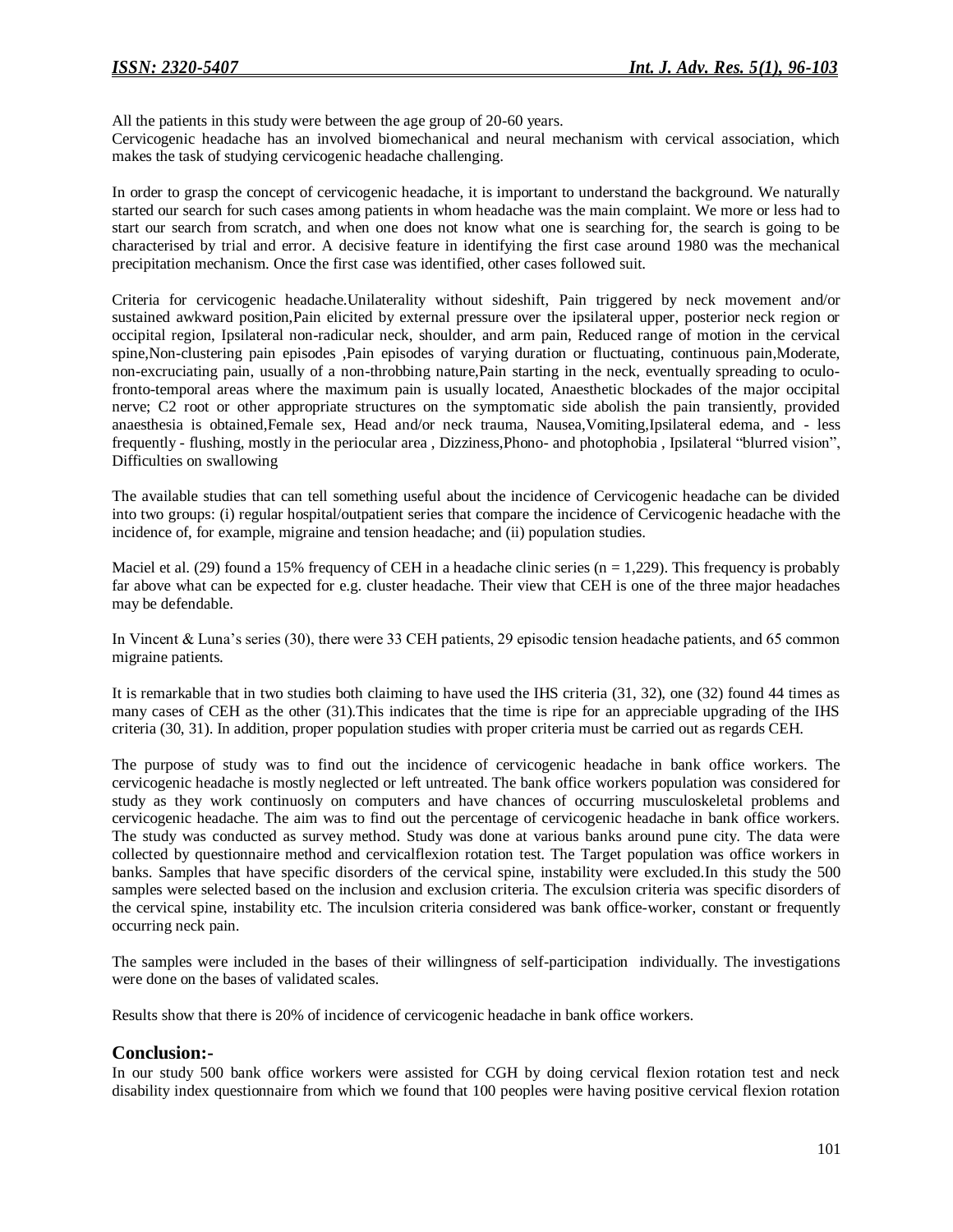test with neck disability index in which 291 persons had mild pain,06 persons have moderate pain and 53 persons had no neck disability.

Therefore there is 20% of incidence in bank office workers.

## **Limitation and scope:-**

#### **Limitations:-**

Duration of working hours were not considered,Argonomic conditions were not included,Years of working were not considered, Posture analysis was not done.

## **Scope:-**

Can be done in particular age group.Can be done in any particular gender.Can be done in various types of office workers.

## **Referances:-**

- 1. Sjaastad O, Fredriksen TA, Pfaffenrath V. Cervicogenic headache: diagnostic criteria. The Cervicogenic Headache International Study Group. Headache 1998; 38: 442–445.
- 2. International Headache Society. The International Clas- sification of Headache Disorders. 2nd ed. Cephalalgia 2004; 24: 1–160.
- 3. Umar M, Naeem A, Badshah M, Zaidi S. A randomized control trial to review the effectiveness of cervical mobilization combined with stretching exercises in cervicogenic headache. J Public Health Biolo Sci 2012; 1(1): 09-13
- 4. 4.Page P. Clinical suggestion cervicogenic headaches: an evidence based approach to clinical management. Int J Sports Phys Ther 2011; 6 (3): 254-66.
- 5. Hall T, Briffa K, Hopper D. Clinical Evaluation of Cervicogenic Headache: A Clinical Perspective. J Man Manip Ther 2008; 16(2): 73-8
- 6. Penzien DB, Andrasik F, Freidenberg BM, Houle TT, Lake AE 3rd, Lipchik GL, et al. Guidelines for Trials of Behavioral Treatments for Recurrent Headache, First Edition: American Headache Society Behavioral Clinical Trials Workgroup. Headache 2005; 45(2): 110-32. <http://dx.doi.org/10.1111/j.1526-4610.2005.4502004.x>
- 7. Hall T, Briffa K, Hopper D, Robinson K. Long-Term Stability and Minimal Detectable Change of the Cervical Flexion- Rotation Test. J Orthop Sports Phys Ther 2010; 40(4): 225-9. <http://dx.doi.org/10.2519/jospt.2010.3100>
- 8. Sjaastad O, Fredriksen TA, Pfaffenrath V. Cervicogenic headache: diagnostic criteria. The Cervicogenic Headache International Study Group. Headache. 1998;38(6):442-5.
- 9. Evers S. Comparison of cervicogenic headache with migraine. Cephalalgia. 2008;28(Suppl 1):16-7.
- 10. Bogduk N, Govind J. Cervicogenic headache: an assessment of the evidence on clinical diagnosis, invasive tests, and treatment. Lancet Neurol. 2009;8(10):959-68.
- 11. Escolar J. The afferent connections of the 1st, 2nd, and 3rd cervi- cal nerves in the cat; an analysis by Marchi and Rasdolsky meth- ods. J Comp Neurol. 1948;89(2):79-92.
- 12. Kerr FW. Structural relation of the trigeminal spinal tract to up- per cervical roots and the solitary nucleus in the cat. Exp Neurol. 1961;4:134-48.
- 13. Olszewski J. On the anatomical and functional organization of the spinal trigeminal nucleus. J Comp Neurol. 1950;92(3):401-13.
- 14. Bogduk N. The anatomical basis for cervicogenic headache. J Ma- nipulative Physiol Ther. 1992;15(1):67-70.
- 15. Kerr FW. Central relationships of trigeminal and cervical primary afferents in the spinal cord and medulla. Brain Res. 1972;43(2):561-72.
- 16. Siddall PJ, Cousins MJ. Pain mechanisms and management: an update. Clin Exp Pharmacol Physiol. 1995;22(10):679-88.
- 17. Michler RP, Bovim G, Sjaastad O. Disorders in the lower cervical spine. A cause of unilateral headache? A case report. Headache. 1991;31(8):550-1.
- 18. Fredriksen TA, Salvesen R, Stolt-Nielsen A, Sjaastad O. Cervico- genic headache: long-term postoperative follow-up. Cephalalgia. 1999;19(10):897-900.
- 19. Sand T, Zwart JA. The blink reflex in chronic tension-type headache, migraine, and cervicogenic headache. Cephalalgia. 1994;14(6):447-50; discussion 394-5.
- 20. Frese A, Evers S. Biological markers of cervicogenic headache. Cephalalgia. 2008;28(Suppl 1):21-3.
- 21. Sand T, Moll-Nilsen B, Zwart JA. Blink reflex R2 amplitudes in cervicogenic headache, chronic tension-type headache and mi- graine. Cephalalgia. 2006;26(10):1186-91.